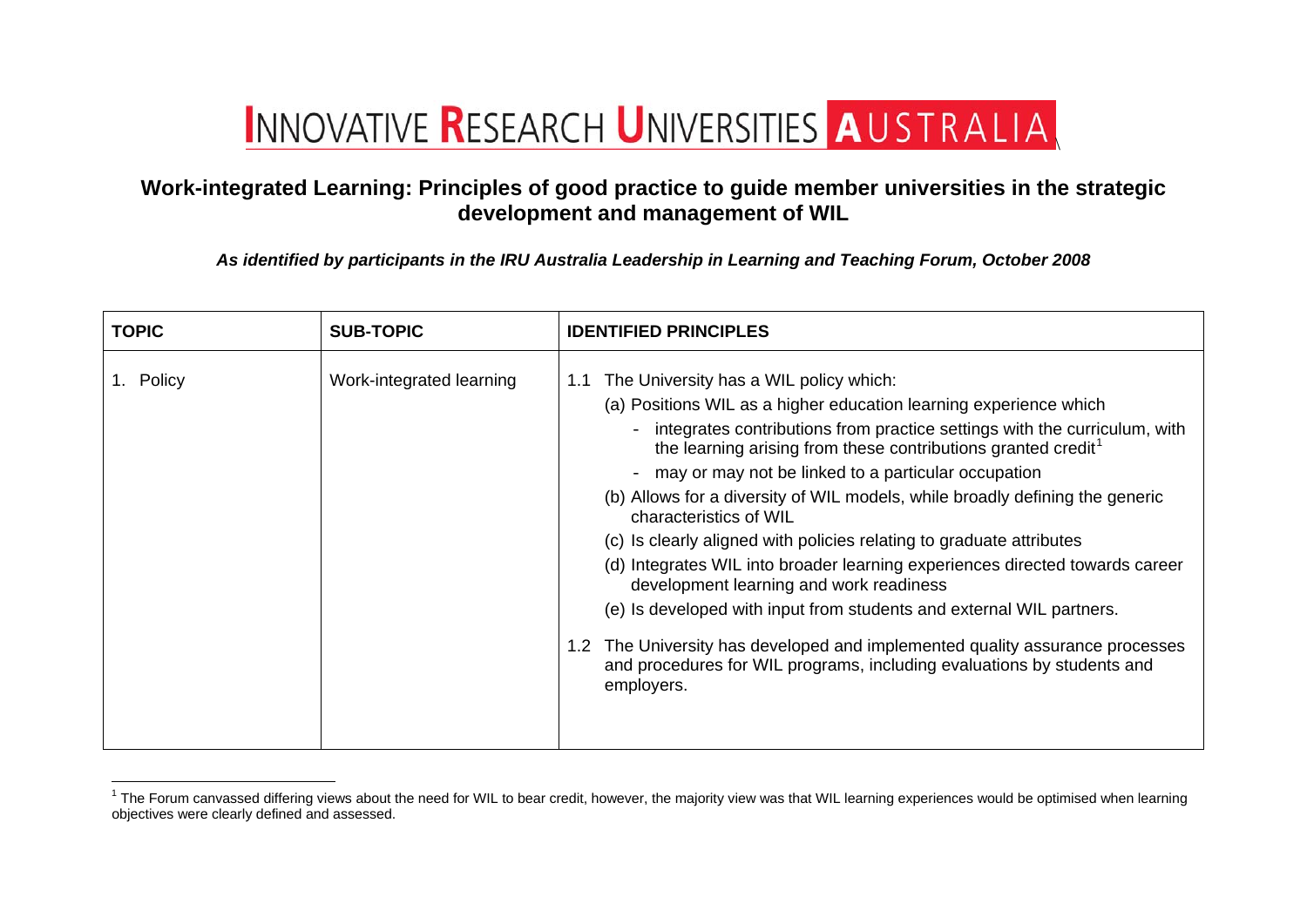| <b>TOPIC</b>                            | <b>SUB-TOPIC</b>                    | <b>IDENTIFIED PRINCIPLES</b>                                                                                                                 |
|-----------------------------------------|-------------------------------------|----------------------------------------------------------------------------------------------------------------------------------------------|
|                                         | Staffing                            | 1.3 Academic workload policies recognise workload demands associated with the<br>enactment and management of WIL programs.                   |
|                                         |                                     | 1.4 Academic promotions policies recognise leadership and/or contributions to the<br>development and implementation of WIL programs.         |
|                                         |                                     | General staff policies recognise the professional capabilities required to<br>$1.5^{\circ}$<br>manage WIL programs.                          |
|                                         | Resources and capacity-<br>building | 1.6 Resourcing policies recognise and allocate appropriate resources to support<br>the WIL function at university and faculty levels.        |
|                                         |                                     | 1.7 The university has implemented strategies to support institutional capacity-<br>building in relation to WIL. This includes, for example: |
|                                         |                                     | (a) Promoting and supporting research and scholarship in WIL and related<br>areas to inform WIL policy and practice                          |
|                                         |                                     | (b) Establishing university-wide steering mechanisms to provide leadership in<br>the development of WIL                                      |
|                                         |                                     | (c) Establishing mechanisms for sharing and promoting good practice across<br>the diversity of WIL delivery models.                          |
| 2. Pedagogy and<br>curriculum practices | Embedding WIL in the<br>curriculum  | 2.1 At the program/course level, WIL experiences are designed and delivered<br>with appropriate attention paid to:                           |
|                                         |                                     | (a) The specific context of the discipline/professional area                                                                                 |
|                                         |                                     | (b) The appropriate positioning of WIL experience(s) within the overall<br>program/course curriculum design and sequencing of units/subjects |
|                                         |                                     | (c) Defining the necessary duration of WIL experiences to enable the learning<br>objectives to be met.                                       |
|                                         |                                     |                                                                                                                                              |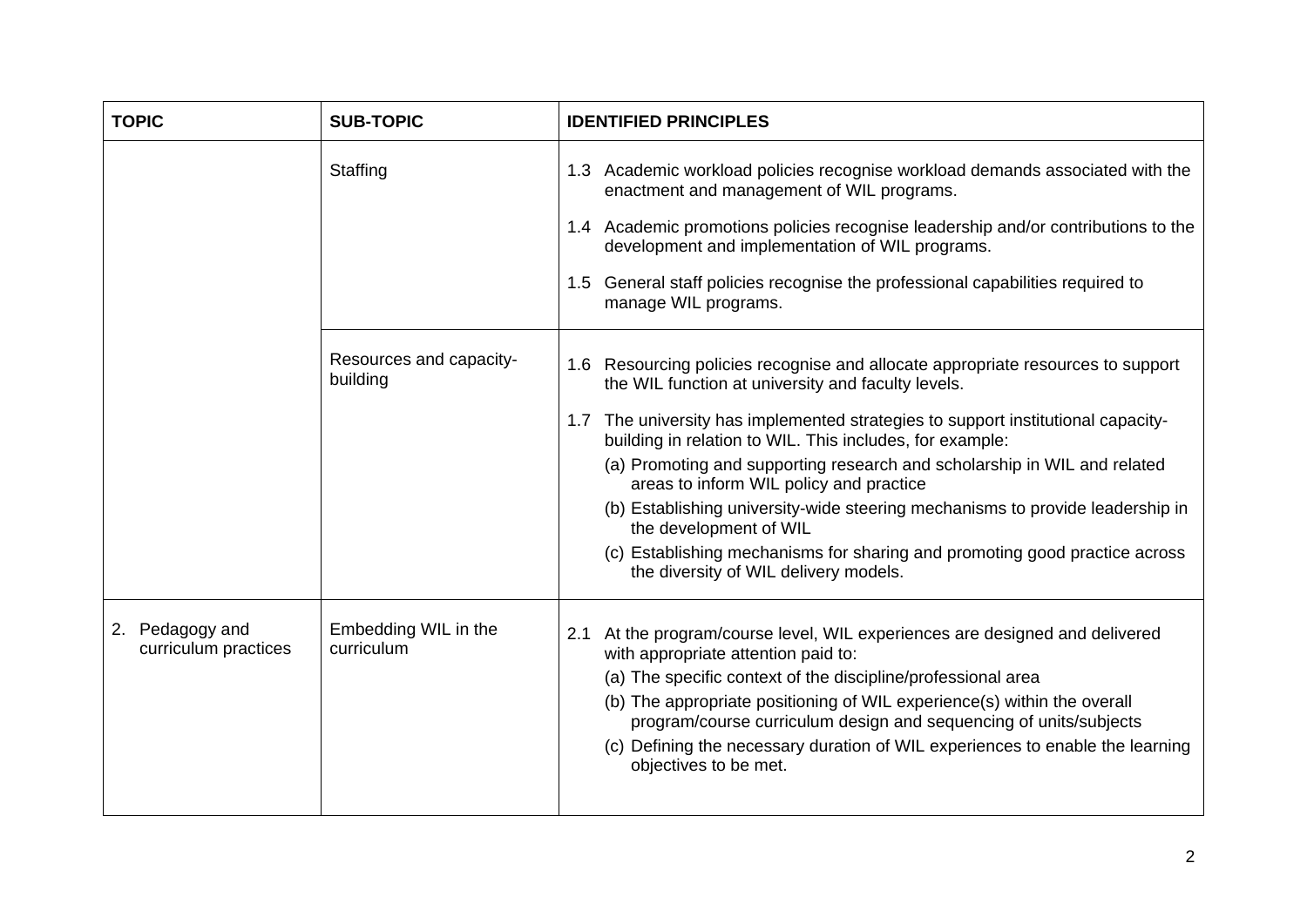| <b>TOPIC</b> | <b>SUB-TOPIC</b>    | <b>IDENTIFIED PRINCIPLES</b>                                                                                                                                                                                                                                                                           |
|--------------|---------------------|--------------------------------------------------------------------------------------------------------------------------------------------------------------------------------------------------------------------------------------------------------------------------------------------------------|
|              | Preparation for WIL | 2.2 At the program/course level, all stakeholders are appropriately prepared to<br>ensure the effectiveness of the WIL experience. This includes:<br>(a) Identifying the competencies and knowledge students require before<br>undertaking the WIL experience and embedding appropriate preparation in |
|              |                     | the curriculum<br>(b) Aligning expectations of all stakeholders through discussion and<br>negotiation of contracts/agreements, including the kinds of guidance<br>available in the WIL experience                                                                                                      |
|              |                     | (c) Using assessment outcomes and stakeholder feedback to evaluate<br>students' experiences, inform curriculum change and improve WIL<br>practices.                                                                                                                                                    |
|              |                     | 2.3 Procedures are in place to identify when students may not be appropriately<br>prepared for undertaking a WIL experience.                                                                                                                                                                           |
|              | Assessment          | 2.4 At the program/course level, there is an academically sound approach to<br>assessing student learning outcomes with:                                                                                                                                                                               |
|              |                     | (a) Identification of defined learning objectives that are codifiable,<br>schematisable, observable and those which require more subjective<br>assessment regimes                                                                                                                                      |
|              |                     | (b) Assessment protocols developed in collaboration with the employer                                                                                                                                                                                                                                  |
|              |                     | (c) An appropriate compromise being negotiated between employer needs<br>(e.g. for brevity), university needs (e.g. for assuring quality learning) and<br>student needs (e.g. for career development).                                                                                                 |
|              |                     |                                                                                                                                                                                                                                                                                                        |
|              |                     |                                                                                                                                                                                                                                                                                                        |